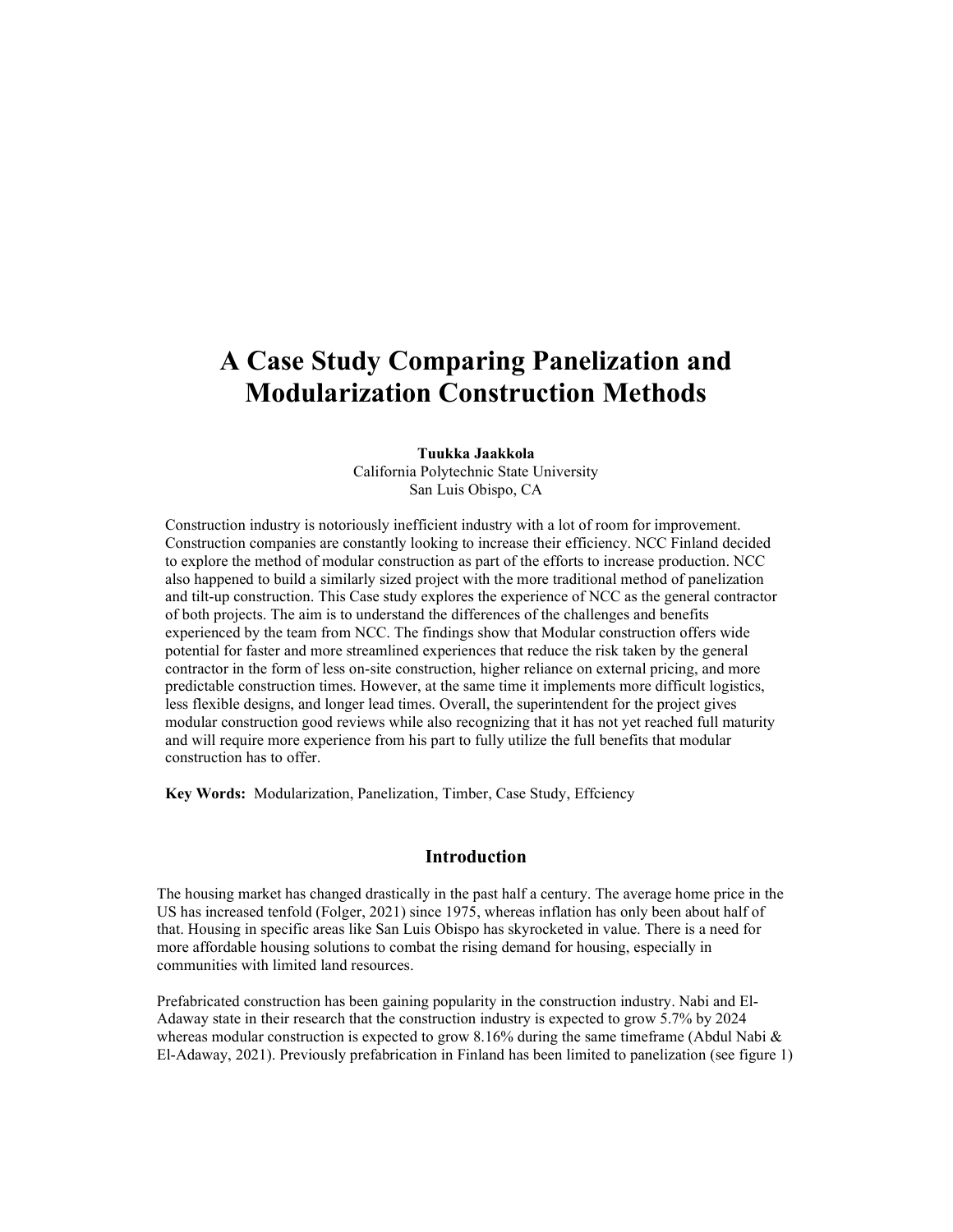which in this paper refers to single sheet panels that can form a wall, floor, or a ceiling, however, they are limited to 2D objects. Recently a newer method of prefabricated construction is gaining momentum. Modularization (see figure 2) refers to 3D modules that are substantial in size and are finished to the most feasible extent in both interiors and exterior finishes, as well as any fixed furniture.

Modularization has a lot of theoretical benefits. Finnish research by the Tampere University of Technology writes about modular construction "In comparison to traditional construction, modular construction has benefits. In factory conditions, the process is protected from rain, snowfall, and temperature-related issues. When 85% of the construction process is transported into factory conditions, the site will experience measurably less noise, pollution, and waste, when compared to traditional methods of construction." (Kotilainen, 2013). In addition, she states that modular construction can reduce construction times by 30 to 50%. However, as it is with any new technological advancement, there is relatively little data when compared to tried-and-true methods. Therefore, it is important to consider the experience of the contractor and understand potential improvements and obstacles that must be overcome for modularization to become more widespread.

Nordic Construction Company Finland (NCC FI) Recently built two projects as part of the Linnaflätti development in Turku, Finland. The first project named Puulinna was built 2016-2018 using the panelization method and took 18=6 months to complete after brownfield clearing. It is a two-building 94 apartment unit project. The project also included a 55-spot subgrade parking garage. The second project with the name Puubyygeli was built 2018-2020 in only 11 months after similar brownfield conditions were cleared. Both times are on-site construction. Puubyygeli project used modularization. It is a two-building 70 apartment unit project. This project only included external parking and did not have any subgrade construction apart from the foundation.

An interview with the superintendent (Seppo Kalliola) will be conducted to explore the differences in the overall project performance, issues, and benefits from the view of modularization. Both supply chain and site logistics will be considered, and the evaluation will be made from the general contractor or construction management standpoint. The interview will be semi-structured.

#### Literature Review

Both panelization and modularization use factories to build their prefabricated parts, however, panels can be packed side by side onto a truck, whereas modularization requires more complex supply chains. (Hsu et. Al. 2019) investigated the possibility of creating a mathematical model for considering the supply chains of modular construction in London, a busy city with small cities. The study considered factors such as factory production rates, factory storage capabilities, temporary storage site options, on-site storage capabilities, weather conditions, etc. Important points brought out by their study consider the different costs of different facilities and different distances from the factory to warehouse and from warehouse to the site. The research shows that "Z1 (warehouse 1) was chosen as it produces the arrangement with the lowest cost value…Z1 is closest to the site and therefore is associated with least probability of delivery delays. On the other hand, it has the least capacity and the highest establishment cost. Nevertheless, our analysis indicates that a distance reduction between the construction site and the warehouse can reduce the probability of delivery delays, in turn reducing idleness in the assembly process and higher overall construction efficiency" (Hsu et. al. 2019). This shows that cost on paper isn't always accurate, and it is important to consider the overall project efficiency. However, supply chains are just a part of the risk factors related to construction.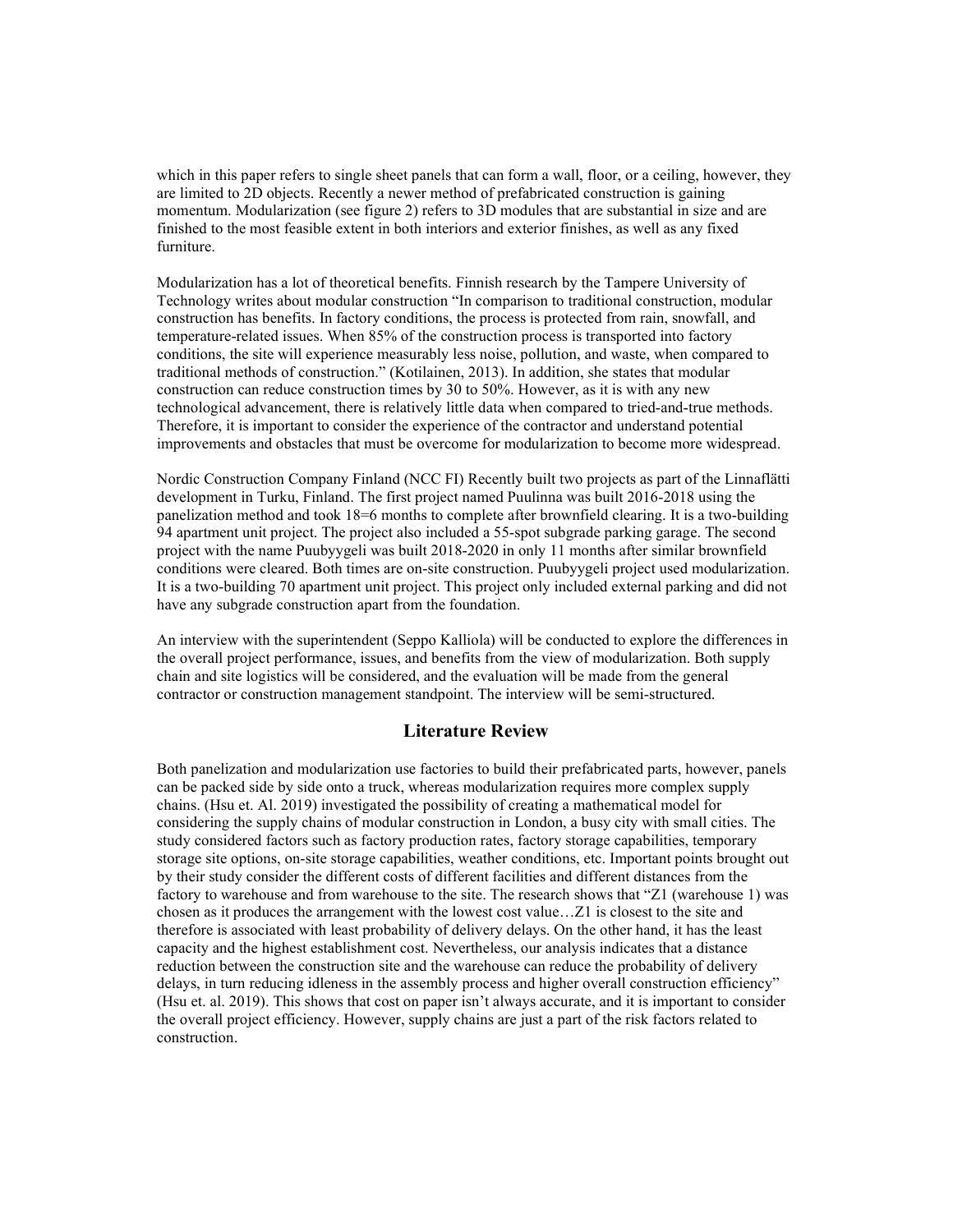Abdul Nabi & El-Adaway in their research investigating the top risk factors associated with modular construction started with a wide list of 50 different factors and narrowed it down with the help of surveys to find the most relevant factors. The survey measured two different aspects of the risk factors: Likelihood of occurrence, and impact on performance. The study took the 10 highest rated items from each of the two categories and overlapped them to find 7 that held in both aspects. The risk categories are shortage of skilled labor, late design changes, poor site logistics, unsuitable designs, contractual disputes, lack of collaboration, tight tolerances, and poor activity sequencing. Abdul Nabi and El-Adaway bring out valid points of modular construction, however, the survey alone fails to draw comparisons to different types of construction. Many of the risk factors chosen could affect any type of construction especially since the survey was conducted with a number scale and not a free-response answer.

Fire protection is essential in any type of construction; however, timber construction brings out new challenges and in some areas, the fire protection requirements can be harsh. Jouni Björkman talks about performance-based fire safety design. He mentions that "…in large scale timber projects, fulfilling the traditional code requirements for fire safety might have risen as a problem." (Hynynen et al. 2015) He brings out an example that in the current code regulations in Finland, building over 8 stories with timber is impossible. He mentions that "we are used thinking that timber houses are unsafe against fire and that concrete houses are stronger." (Hynynen et al. 2015) However, he does bring out a point that "Long before heat and flames cause injuries or death, the smoke has already killed anyone inside." (Hynynen et al. 2015). He also talks about the loads that materials can handle in the case of a fire. Even though fire spreads more easily on wooden surfaces, the wood has a tendency to char can protect the core and make it surprisingly strong in the case of a fire. Steel on the other hand gives out at just 500 degrees centigrade. The solution he mentions for the problem of the fire spreading comes in two parts, naked wood surfaces can be covered with drywall for example, and sprinkler systems can be installed to slow down the further spread. The points brought out in Bjorkman's article, can be found in both projects examined in this case study.

#### Research Methodology

It is rare to come across two projects that are so similar in so many aspects yet have one distinct difference in the methodology. A case study is a method chosen to evaluate the two projects from the view of the general contractor. In many other forms of research, it is difficult to reduce variables to the point that can be done with the projects chosen. An interview with the Seppo Kalliola was conducted. Kalliola has the equivalent role of a superintendent when considering his responsibilities. Notable is that the responsibilities of staffing in Finnish construction companies may not fully resemble the responsibilities in the United States.

The purpose of the interview was to get the best possible picture of the experiences had by the superintendent and in this way the general contractor. The purpose of this study is the need to get the actual experiences of the general contractor, not what could be theoretically concluded by analyzing previous research. This way we can investigate what the general contractors can expect to experience in Finland in either delivery method and bring out points of emphasis that a general contractor should pay attention to when doing panelization or modularization.

The interview was semi-structured to keep it on-topic questions were formulated based on the literature review and additional talking points were added according to the responses. The interview was conducted virtually in Finnish and recorded for accuracy. The responses were then translated for the parts referenced in this paper. The question started with general information on each project to double-check data that could be found online and to get a better overall picture of both projects. The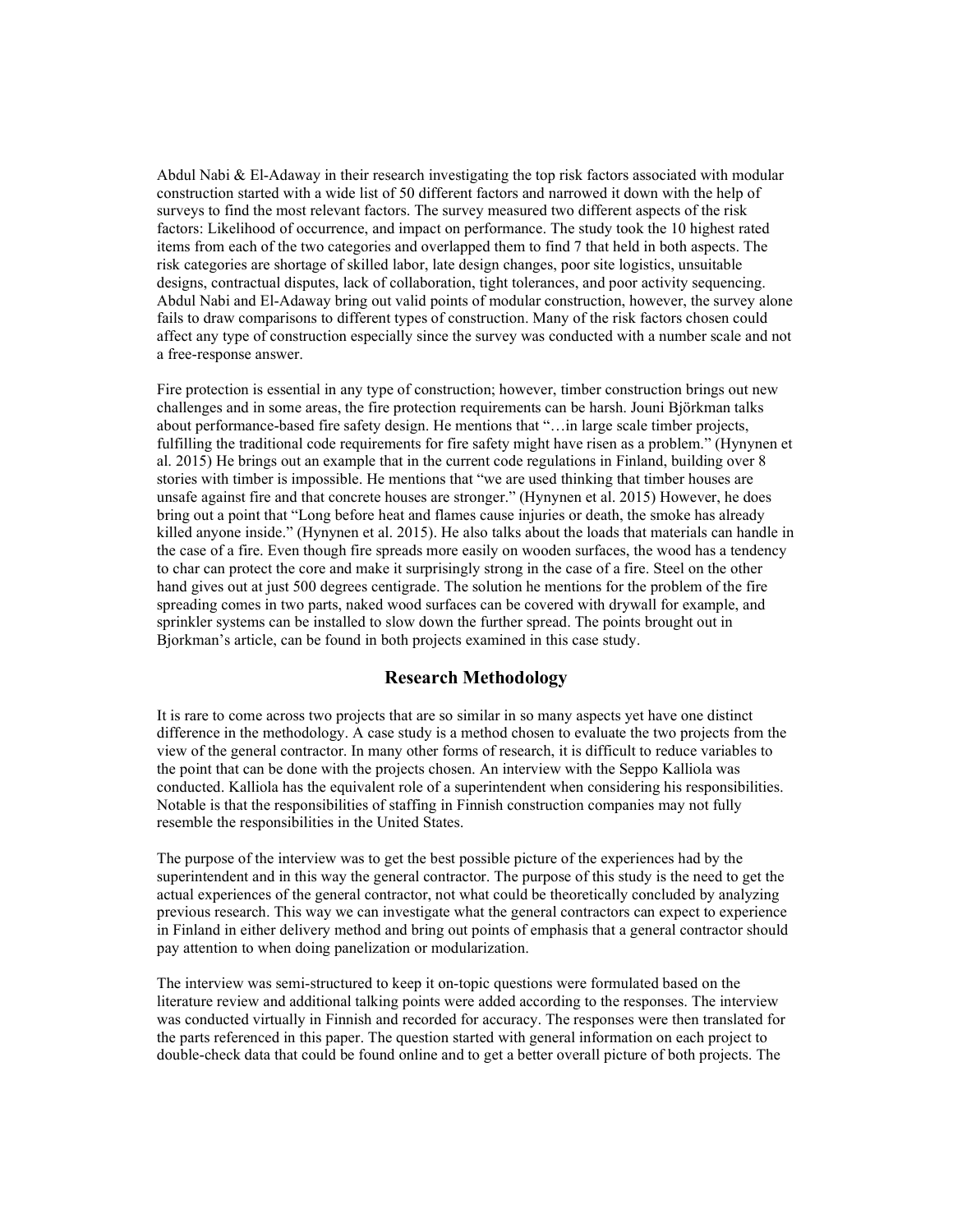questions were then aimed more precisely towards each project with more emphasis being on the modular project. Panelization in concrete is very common in Finland and even though timber is a new material for multi-story construction it shares more characteristics of the more known methods of construction, hence the emphasis was put on modularization. At the end of the interview, Kalliola was given the freedom to comment on the overall experience and the takeaways Kalliola had during their first modular project.

#### Case Study

The interview confirmed many of the aspects that can be assumed with modular construction, however, it also shows some new aspects associated with the method of construction. The two projects were built in an area that has been zoned for timber construction. The projects are slightly different sizes, however, the main differentiating factor is the Puulinna includes a parking garage underneath the buildings. Both projects were on relatively small lots and each building would be right against the property lines and the street on their outer facades. Kalliola went into the projects with no special experience in the styles of construction, although, the tilt-up timber construction did share characteristics with other concrete projects he has worked in. This means that Kalliola went into the project with a clean slate and his experiences can directly reflect the experiences any company that is thinking about modular construction can expect to experience.

# Production and Delivery

According to Kalliola Puubyygeli was chosen to be modular for testing purposes. NCC wanted to see if there are benefits to modular construction as opposed to the traditional mode of panelization. The building was designed in Finland by Schauman Arkkitehdit Oy and a structural engineer would approve all modules, although, the design and delivery of the modules including installation were provided by Astel Modular from Estonia. This would mean that the modules would need to be shipped to Finland. Kalliola did not mention any hiccups in the deliveries even though they would have to be moved on a ferry and then via road for the last 100km. The only delivery that caused some issues was the modules on the top floor since they had a truss structure for the roofing and for that reason were taller than the other modules. For this site, however, these modules were directly shipped to the Turku harbor and the only adjustment that had to be done was with the train track cables that led to the harbor. These cables had to be lifted for the deliveries to get through. Additionally, the lead times for the modules were slightly longer than the panels, however, since the construction could be done simultaneously with earlier parts of the project, it still allowed for faster overall schedule.

The Panels on the other hand were produced in Finland by Hartola but all construction-related activities were left for NCC. This panelization is the primary method of construction in Finland, although, it has been traditionally done from concrete panels instead of timber. Timber in this case is used due to the zoning laws. The benefit that comes from the Panels is that more of them could be loaded onto a truck, however, Kalliola mentions that the trailers would then have to be left on site until the panels were lifted whereas, in the case of the modules, they could be lifted off and directly to the final location as soon as they arrived. The Puubyygeli project managed to erect roughly a floor per day with 6 truckloads, "a clear benefit of modular construction" according to Kalliola. This type of streamlining bypasses what (Hsu et al. 2019) found in their research, since the modules could be delivered directly to the site, and would not have to be stored at a warehouse, although this is dependent on the producer of the modules.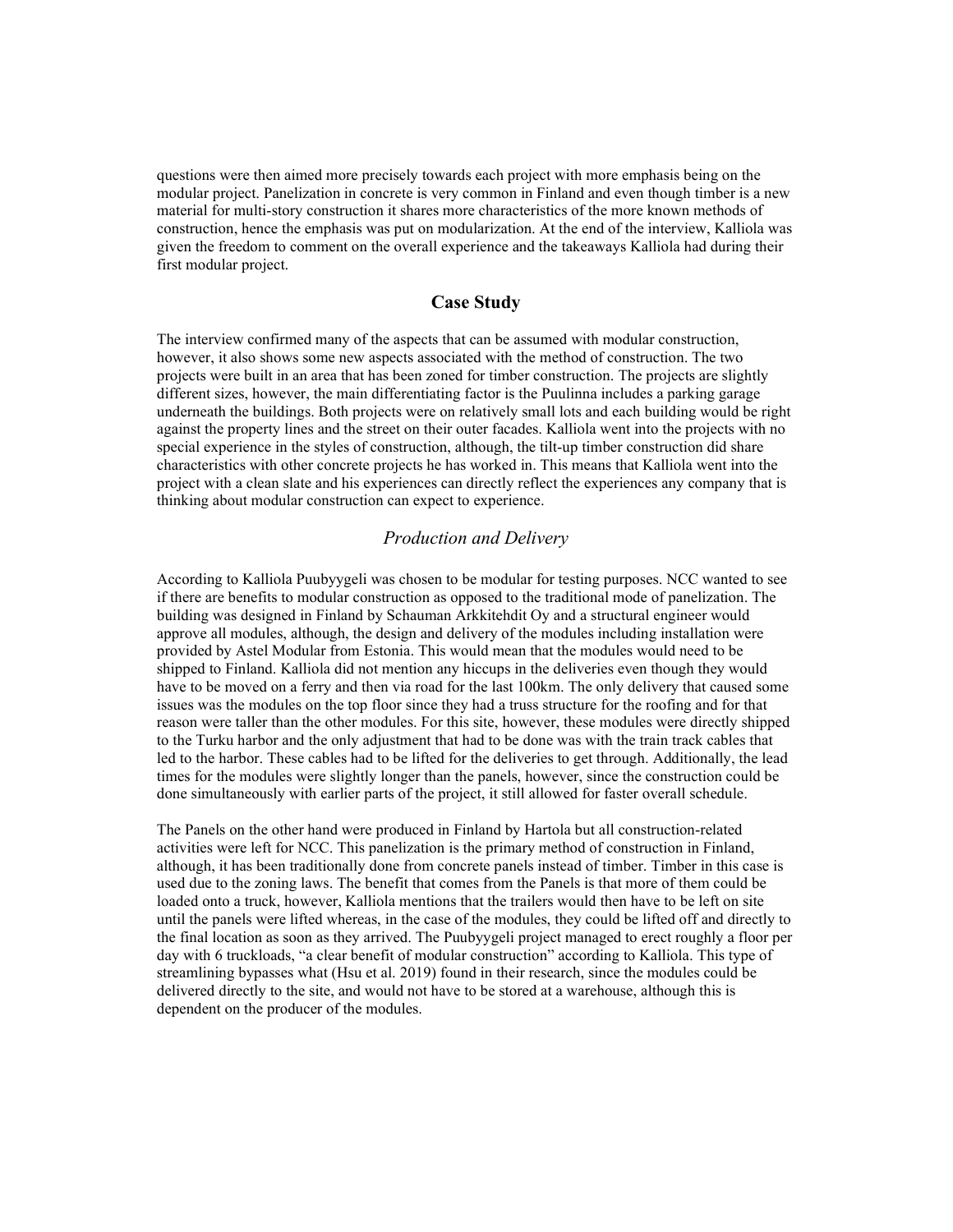#### Quality Assurance

For the modules, the main steps NCC took according to Kalliola was numerous visits to the factory even before the start of the construction. Kalliola himself was not responsible for this part, however, he says that the manufacturer built a finished module before NCC placed the order. This module was checked multiple times for all quality and code-related aspects and everything that could be checked before construction was assessed. Kalliola had been part of another project on a close-by site that NCC was only responsible for the basement and foundation of. Kalliola later heard that on this project the company that delivered similar modules had been a lot harder to work with and they faced numerous code violation issues. It is essential to have a vigorous quality assurance plan for modular projects.

# Tilt-Up and Installation

The installation aspect is where the two projects had the most differences. Kalliola was extremely happy with the service provided by Astal Modular. They provided high-quality modules that were as finished as it would be convenient to do, including most interior finishes, as well as MEP runs and fire protection. A crew would then be sent to install the modules as well as the remaining MEP connections through the buildings. When compared to panelization, Kalliola says that modularization is a lot easier and less stressful for the general contractor. Even though Kalliola has years of experience in tilt-up construction it would still be a lot harder to coordinate and make everything run smoothly in the panelization project, especially since the service provided by Astal Modular was so comprehensive that it would transfer most of the liability from the general contractor to them. The only on-site work that Astal Modular did was the exterior façade and according to Kalliola, this was for quality purposes. It is better to install the façade after seeing how the modules sit together, this will eliminate gaps and other quality defects in the façade of the building.

#### Assembly

Astel modular provided full service and sent their workforce, in other words, they had the role of a supplier and a subcontractor at the same time. The assembly project for Puulinna took only 6 days to complete apart from a minor design flaw that had occurred. Kalliola wasn't exactly sure where the mistake was made, however, the foundations that NCC had done, did not exactly match the size of the containers, and NCC was forced to rework some of the foundations. This caused about a 10-day delay during which some modules had to be stored at the harbor which caused NCC some extra expenses, however, Kalliola does not seem to point the issue towards Astel modular, rather it is a miscommunication between all parties. Even with this delay the assembly after the foundation phase took about as long as it took with the Puulinna project.

The Puulinna project followed a traditional pattern of tilt-up construction and according to Kalliola, it was a noticeably heavier workload for NCC. It took roughly two weeks to complete the tilt-up of the frame not to mention all the other aspects that needed to be built, for example, insulation and finishes. Fire protection installation caused, subcontractor coordination, weather, and cleanliness, were some of the points Kalliola brings out. Despite the convenience of the weather protection for Puulinna, one of the ends ripped open in a storm which required NCC to waste days drying the Timber structure, this is a substantial benefit for modular construction. Not only is it easier to weather seal modular construction, due to it being quicker, in addition, weather complications can also be mitigated, especially in climates like Finland where rain and high wind are a frequent occurrence.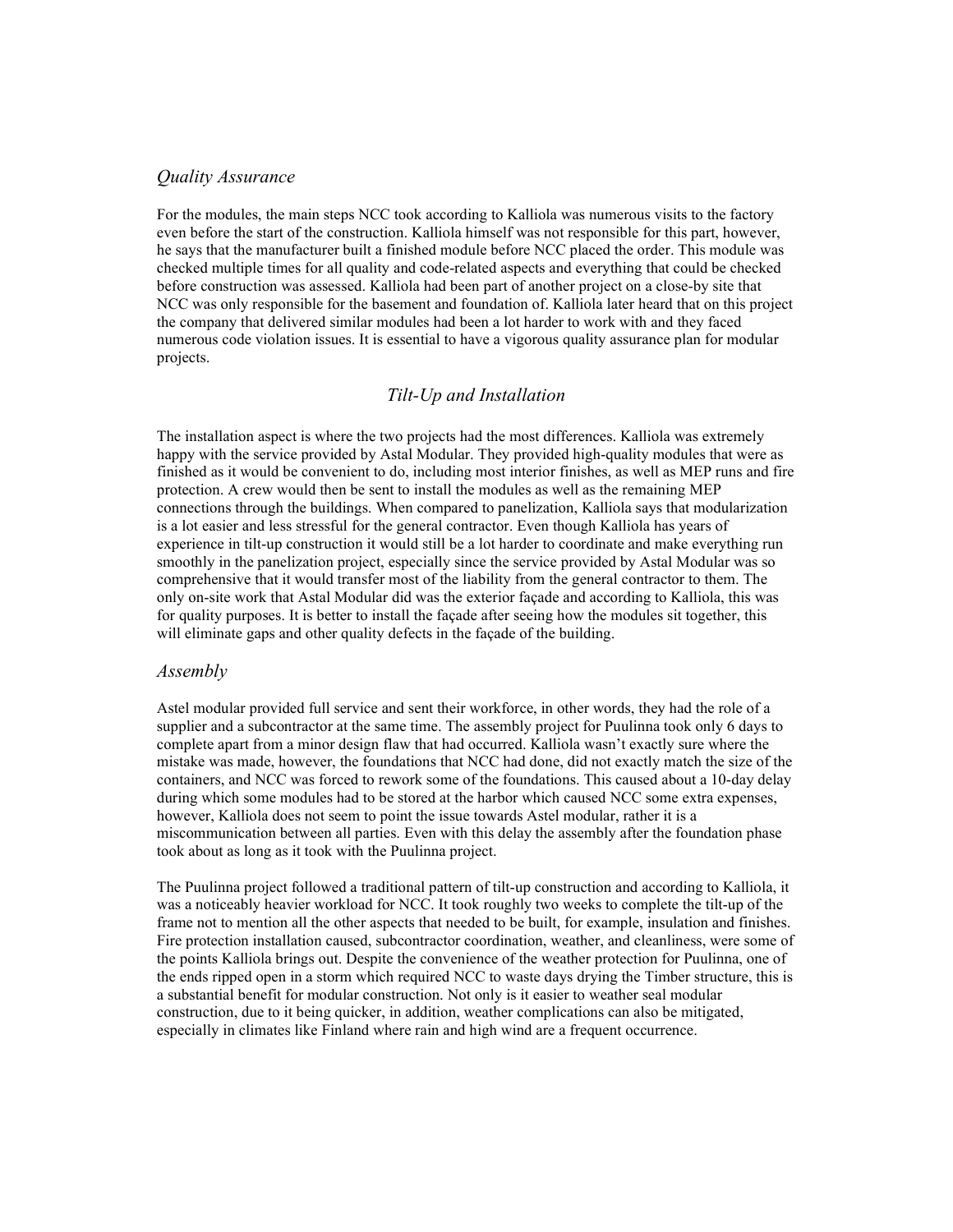#### Weather

The weather in Finland can be very volatile, in fact, during the interview with Kalliola, which took place in November 2021, he mentioned that he is working on another timber project that is now getting delayed due to more than expected rain. Kalliola spoke highly of the method they used to construct Puulinna, the project that used panelization. For that project, they built a rain cover that was permanent for the duration of the project (See Fig. 1). This could be achieved by building a heavy frame and attaching a crane to a beam that would run on rails inside the cover, this way the cover would not need to be opened at any point of the project and they even built the cover over the storage area so the same crane could do all the lifting. Kalliola said that it was an advanced method for NCC and that for the most part, it worked well. Regardless of the advanced systems in place, Kalliola mentions that modular construction was again the better experience. Since the modules wouldn't need to be worked on on-site, they could be wrapped up in weather-sealing plastic until they were fully installed and protected by other modules of the exterior façade. This combined with the faster installation times gave Kalliola peace of mind during this part of the project. He wouldn't have to worry about weather nearly as much as in the tilt-up construction.



Figure 1: Erection of weather protection for Puulinna.

# Fire Protection

All modern timber construction in Finland is subject to strict regulations in terms of fire protection. This being Kalliola's first timber project, he was surprised by the amount of fire protection required, and the amount of budget the fire protection would require. For Puubyygeli it was simple, Kalliola said, mainly installing a sprinkler system, everything else was already in place including all fire protective coatings. For Puulinna, however, he brought up the requirement for a fire protective plasterboard which caused issues in two significant ways. Firstly, it was labor-intensive, due to the load-bearing capabilities, only so much plasterboard could be craned in place for each floor, the rest would have to be carried in later. Kalliola mentioned that it would take two to three layers of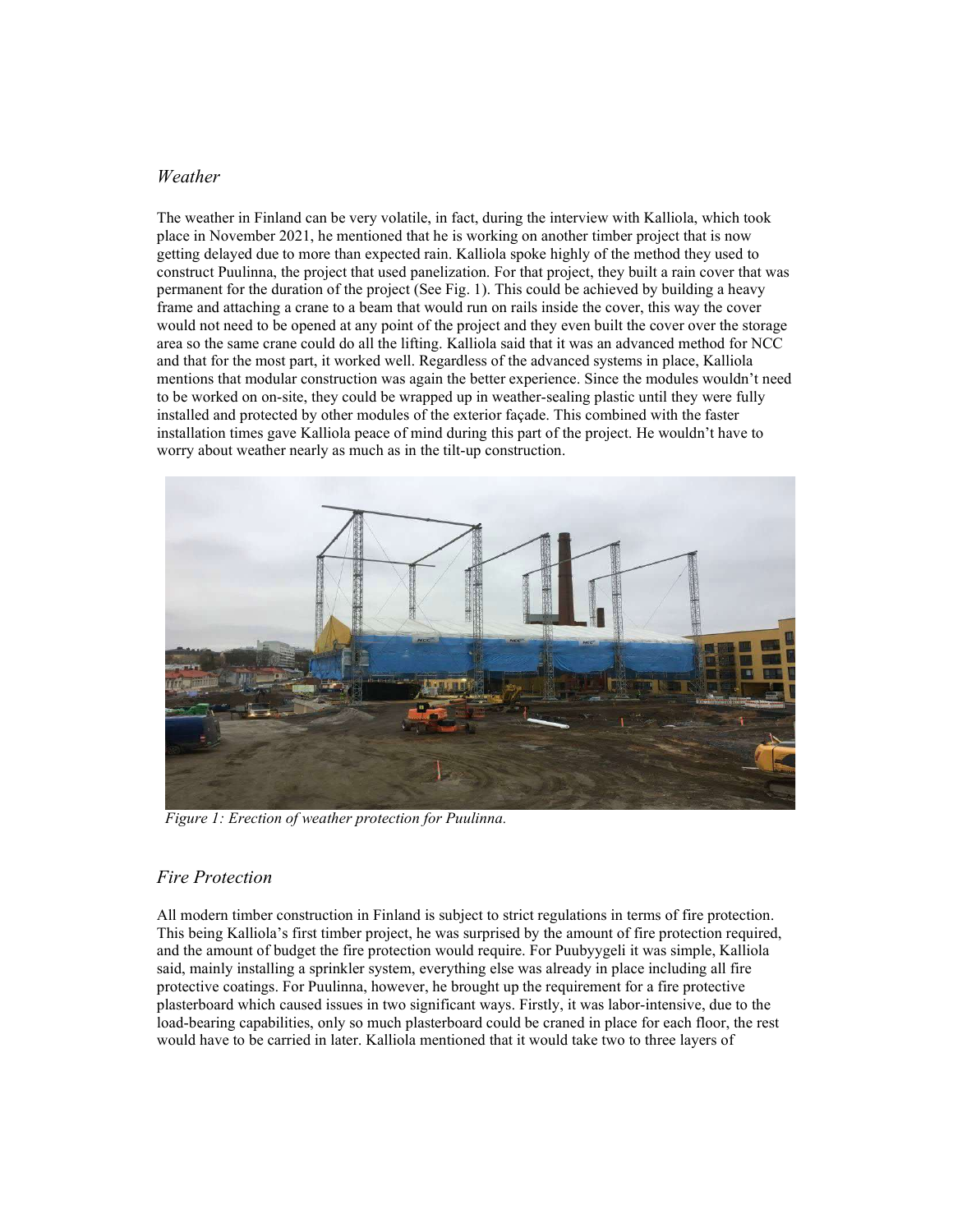plasterboard in some places. Secondly, it caused work in the cleaning of the site. Plasterboard was not a clean material to work with and on a relatively small construction site, it caused some logistical planning issues in terms of storage and dumpster requirements.

#### MEP

MEP is another benefit Kalliola mentions, even though NCC was responsible for some aspects of both projects, the modules were a lot easier in his words. The modules included fixture connections and individual runs in each apartment, NCC was responsible for the main connections, although even these were pre-planned and there was a built-in mechanical shaft for all required connections through which the main lines were run. This reduced the responsibilities of NCC and required less planning on the NCC side, although, Kalliola did mention that it causes a different type of stress since less can be affected until the modules are installed. Settling was also a concern since the modules are set so quickly and they are more finished, the wood had less time to settle, and connections are less flexible when it comes to structural framing.

#### Timeline

According to Kalliola the timeline for the two projects was very similar, to begin with. Both sites were former industrial areas and a substantial amount of site clearing and soil cleanup needed to be performed. For Design purposes, Kalliola did not mention that either project would've taken substantially longer, including subcontractor bidding. Kalliola points out that by the time NCC participated in the projects, the designs were mostly finished. He did mention that scheduling was easier for Puubyygeli due to the manufacturer providing most of the estimates for time, they also delivered on their promises. On the other hand, the permitting process for modular construction was slightly more complex due to the lack of precise building codes when relating to modular construction.

Where modular construction had a clear benefit was on the duration of the construction process. According to Kalliola, Puulinna took about 15-16 months to complete, whereas Puubyygeli could be finished in a relatively short period of 11 months of on-site construction. Although the projects are not the same size this difference of roughly 40% in the duration of the construction projects is an impressive difference. Considering that both projects had some issues and that the assembly of the Puubyygeli project took only about 2 weeks with less dependency on weather conditions, it can be said that in this specific case, modular construction was beneficial for NCC as the general contractor.

# Experience

Most of Kalliola's comments were towards the timber construction in general, mentioning that the buildings are overall quiet and that he was surprised about the amount of settling both buildings experienced. Kalliola also questioned the efficiency of the modules and the fact that many modules had two supporting walls facing each other wasting material. Kalliola's main takeaway was the importance of vetting the producer of the modules properly for quality and code compliance, as well as, making sure that the manufacturer has the capital and capabilities to produce the modules. Overall Kalliola embraces the experience of modular construction whilst recognizing that it is isn't perfect yet and that there is room to grow on all sides of the modular construction industry. case, modular construction was beneficial for NCC as the general contractor.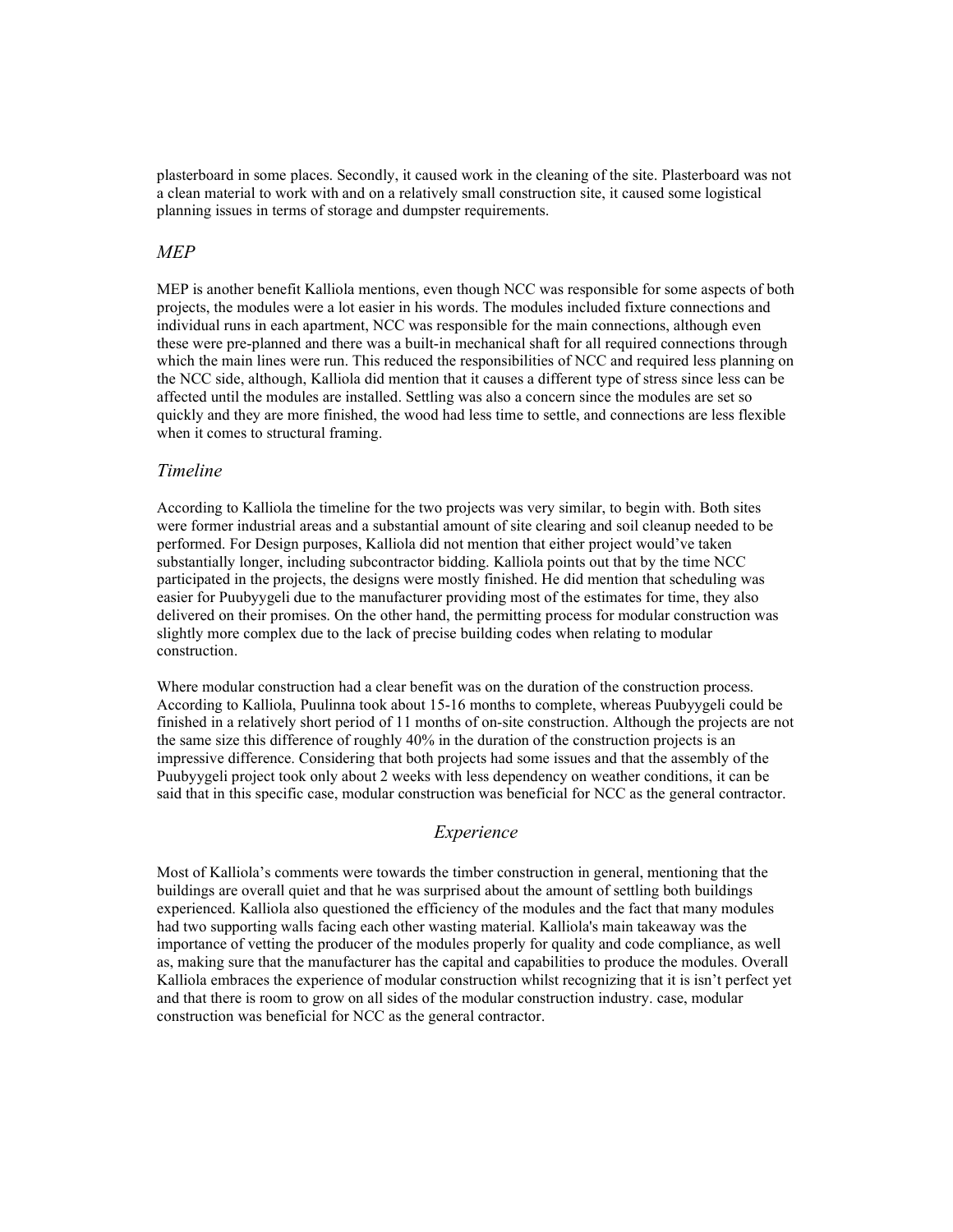#### Conclusion and Future Research

Construction is not a highly efficient industry and there is clearly a need for more efficient construction methods. Companies are constantly looking for ways to achieve faster, cheaper, and higher quality construction. Modular construction can offer a possible solution to all three aspects. Modular construction is still in relatively early stages, and it has not been widely adopted across the industry. There are multiple benefits to it when compared to panelization, these are show in (Table 1).

#### Table 1

Benefits and disadvantages of modularization when compared to panelization

| Benefits:                              | Disadvantages:                  |
|----------------------------------------|---------------------------------|
| - Shorter Tilt-Up times                | - Reduced design flexibility    |
| - More robust weather protection       | - Hard to execute change orders |
| - Transfers liability to other parties | - Longer lead times             |
| - Controlled conditions                | - Logistics challenges          |
| - Highly integrated                    | Learning curve                  |

Exploring a possible standardization of modular construction could be beneficial to the industry, it could reduce the learning curve, and it could implement more flexibility in design options. In addition, the full-service model Astel Modular followed begs the question of the need for a general contractor, in many ways it seems like Astel Modular was responsible for the bulk of the project and with few additions, they could be fully responsible and providing all necessary services. Exploring the business model for modular construction could be useful in determining whether general contractors should consider their own production facilities or if the production should be outsourced. Overall modular construction offers general contractors and new way to run projects with different risk levels.

# References and Appendix

- Abdul Nabi, M., & El-adaway, I. H. (2021). Understanding the key risks affecting cost and schedule performance of Modular Construction Projects. Journal of Management in Engineering, 37(4), 04021023. doi:10.1061/(asce)me.1943-5479.0000917
- Folger, J. (2022, February 08). The truth about real estate prices. Retrieved February 20, 2022, from https://www.investopedia.com/articles/mortages-real-estate/11/the-truth-about-the-real-estatemarket.asp
- Hynynen, A., Panu, A-M., & Taanila, T. (Eds.) (2015). Puu-Hubi: Perinteestä uusiin innovaatioihin. Tampereen teknillinen yliopisto. Arkkitehtuurin laitos. http://URN.fi/URN:ISBN:978-952-15- 3498-0
- Hsu, P., Aurisicchio, M., & Angeloudis, P. (2019). Risk-averse supply chain for Modular Construction Projects. Automation in Construction, 106, 102898. doi:10.1016/j.autcon.2019.102898

Kalliola, S. (2021, November 10). Teams Interview with Seppo Kalliola [Telephone interview].